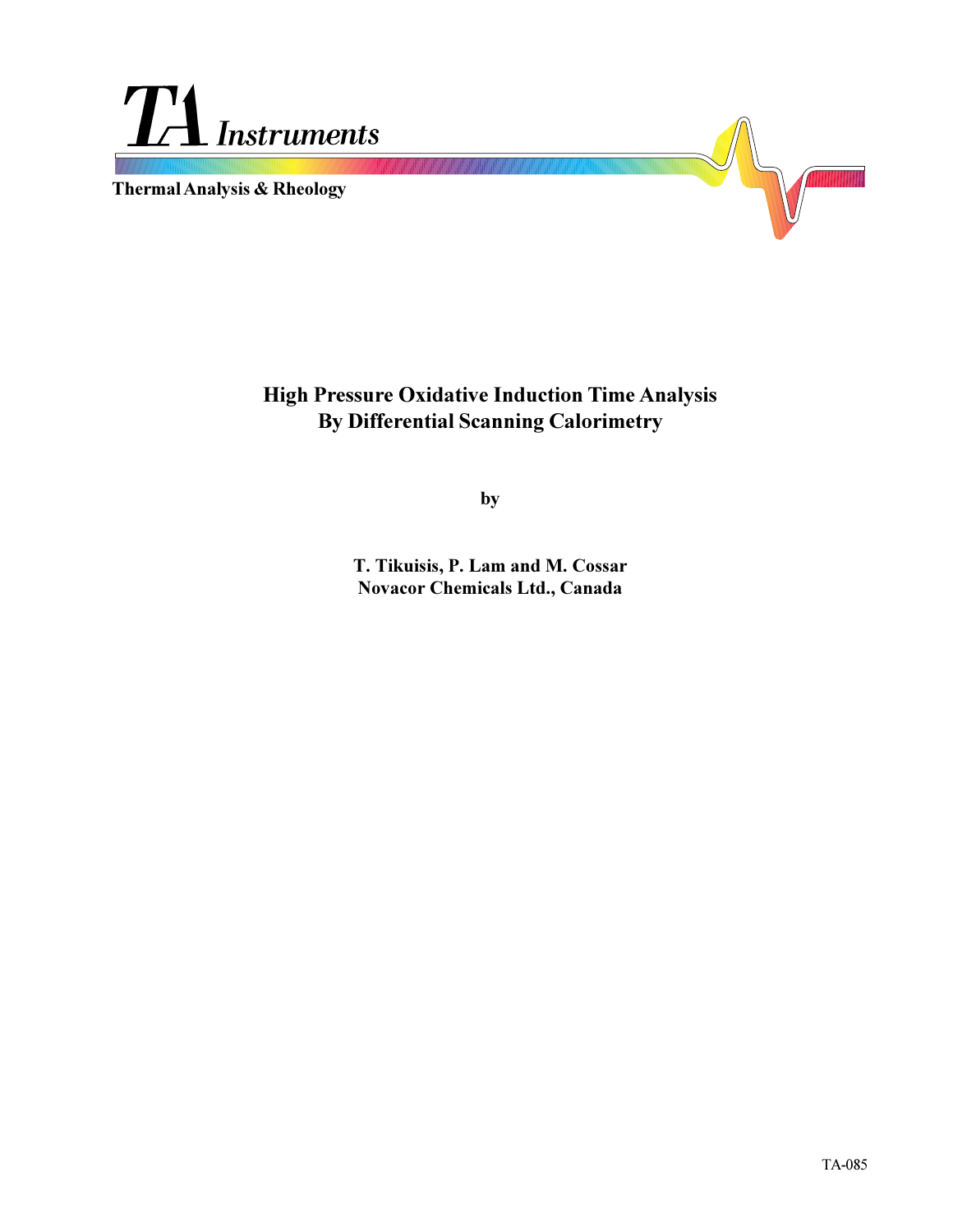## **ABSTRACT**

A series of high pressure oxidative induction time measurements (HPOIT) were conducted on a polyethylene geomembrane sheet in order to investigate the interaction of the pressure and temperature variables on the induction time. The experiments consisted of determining the HPOIT at constant cell volume employing a wide operational range of pressure and temperature values. The HPOIT test results were found to be inversely related to both variables, with temperature being the predominant factor. A modified Arrhenius model was constructed from the data to account for both the temperature and pressure dependency of the HPOIT test.

## **INTRODUCTION**

Oxidative induction time analysis (OIT, also known as oxidative stability) has found widespread use in the geosynthetic community as a quality control and fingerprinting tool. The use of the test is primarily restricted to materials composed of polyolefin resins such as VLDPE and HDPE (typically used in the production of geomembranes). The concept of oxidative stability is important to resin manufacturers and end users, since the useful lifetime of a particular product is often related to its resistance to oxidative decomposition.

The OIT measurement is an accelerated thermal-aging test and the data generated provides a qualitative assessment of the material tested. It is determined by the thermo-analytical measurement of the time interval to the onset of exothermic oxidation of a material at a specified temperature in an aerobic atmosphere. The onset of oxidation is signalled by an abrupt increase in the sample's evolved heat or temperature. The OIT is commonly used because of its relative ease and speed. OIT measurements usually require less than two hours at appropriately chosen test conditions.

Traditionally, OIT determinations have been conducted on geomembrane materials using a variation of ASTM method D-3895. Caution should be exercised in data interpretation since oxidation reaction kinetics are a function of temperature and inherent properties of the stabilization additives (volatility, solubility, diffusion) contained in the sample. Although quantitative relationships between OIT test data and the level of stabilization can be established for some additive formulations, there has been no proven and documented correlation between the OIT test result and the product's thermal stability performance in the field. Additional test data such as heat oven aging is often required to supplement the OIT data in order to improve the accuracy of predicting longterm performance.

Recently, a variation of the OIT test based on pressure has gained prominence among test users. Advocates of the

HPOIT test claim that the oxidative data obtained under the combination of pressure/temperature correlates much better with traditional accelerated aging tests. The use of the HPOIT test offers two main benefits. First, high pressure decreases the volatility of the additives by elevating their boiling points, and second, high pressure increases the concentration of the reacting oxidizing gas. This allows lower test temperatures to be used or provides significantly shorter test times at equivalent temperature (1). In this report we investigate the relationship between the temperature and pressure variables of the HPOIT test and how they affect the measured induction time.

## **EXPERIMENTAL**

The geomembrane sheet used as the test sample in this study was a commercial product obtained from the market. The sheet (approx. 2.5 mm thick) was formulated with a medium density resin which contained an approximate concentration of 2000 ppm each of a phenolic and phosphite antioxidant system. The sheet also contained 2.2% carbon black.

This particular sheet is used in our laboratory as a control sample for the conventional OIT test. The following summarized data has been generated on this sample in the last year (obtained under ASTM-D-3895 conditions: 200°C and 20 psi oxygen) : an average OIT of 112.5 minutes with a relative standard deviation of 2.5% (based upon forty-five determinations). The low standard deviation obtained for this sample is an indication that it is homogenous and hence suitable for use as a test control sample.

All HPOIT measurements were performed with a TA Instruments 9900 Thermal Analyzer equipped with a 910 Differential Scanning Calorimetry (DSC) cell base and a high pressure DSC cell. The DSC was calibrated in air using indium and tin. The calibration step was performed at ambient pressure as a matter of convenience since calibration at elevated pressures would necessitate that individual calibration sequences to be performed for each different pressure setting. The DSC cell was recalibrated on a monthly basis. Ultra high purity oxygen (extra dry) was used as the oxidizing gas. Test specimens were sourced from compression molded plaques (thickness 250 + 15 microns) obtained from randomly selected areas of the sheet. Specimen disks (6.0 mm) excised from the plaques had a weight between 5-10 mg and were contained in degreased aluminum pans.

All HPOIT experiments were conducted employing the constant volume operational mode. The pressure cell was loaded with the sample in the same manner as a normal DSC cell. The cell was then capped and all valves with the exception of the outlet valve were closed. The cylinder regulator was then adjusted to deliver the desired test pressure. The inlet valve was then slowly opened and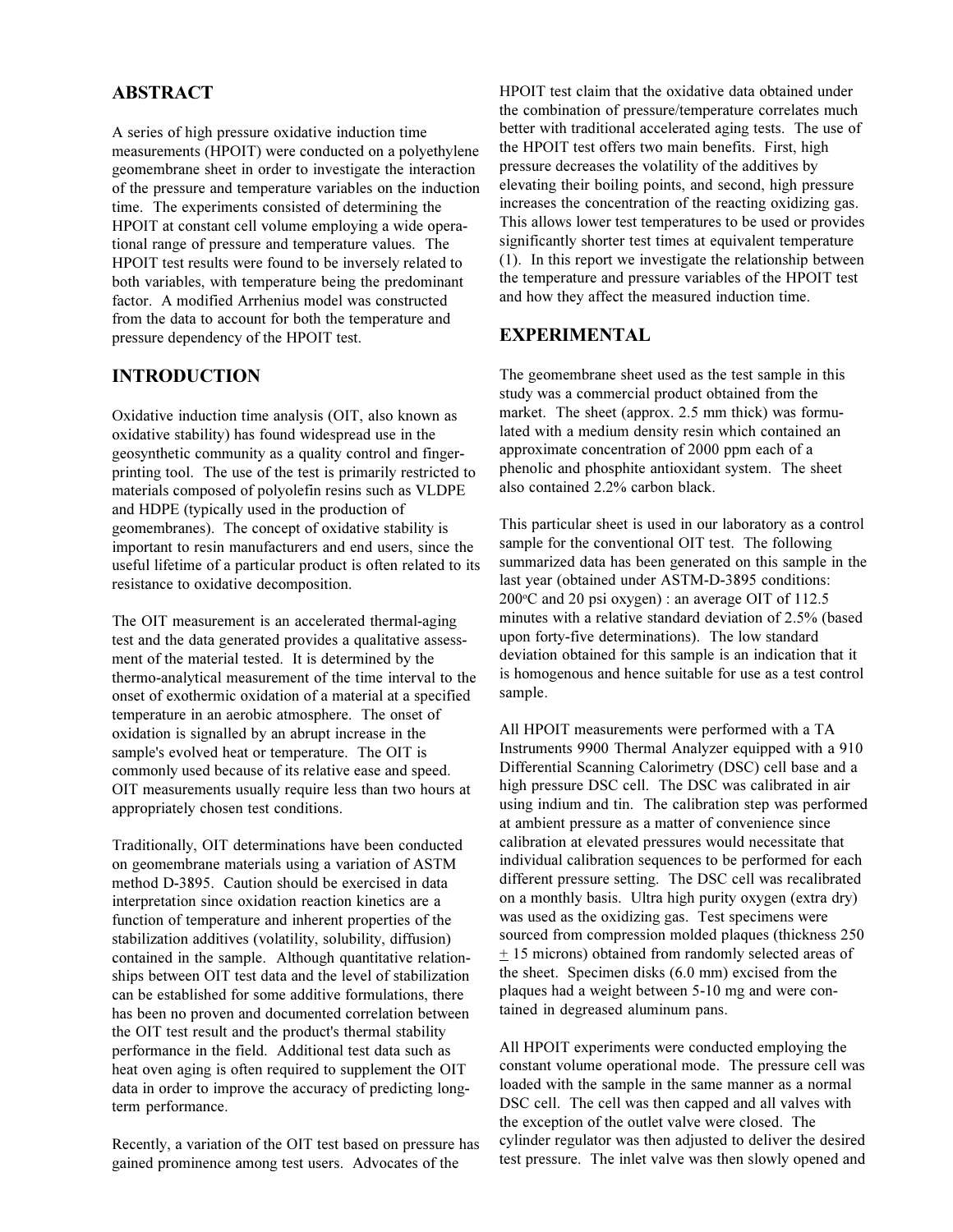the oxygen gas was purged through the cell for 5 minutes to displace the ambient air. After 5 minutes both the inlet and outlet cell valves were closed.

Minor adjustments were then made with the valves as required in order to obtain the selected pressure. The temperature program used in this study consisted of a 20°C/minute ramp to the test temperature followed by an iso-track segment of sufficient length to observe the thermal transition. The OIT was determined as the elapsed time from the start of the test (heating) to the onset of the oxidative endotherm. During the heating cycle the excess cell pressure was vented with the purge valve to compensate for the increase in pressure caused by thermal expansion. The cell was cleaned (by thermal desorption) after every 3-4 measurements to remove any accumulated organic matter to ensure safe operation.

The thermal experiments that were conducted consisted of determining the HPOIT under a wide range of conditions. The pressure was varied between 100 to 800 psi (689- 5516 kPa) in 100 psi increments to  $10^{\circ}$ C increments with pressure held constant.

## **RESULTS AND DISCUSSION**

The complete set of HPOIT data that was generated is summarized in Table 1. Some data points were measured in duplicate with the recheck value given in parentheses. In all cases the recheck values are reasonably close to the

original value (the average variation between the duplicate test results is only three percent.). The HPOIT values varied from as low as 15 minutes under extreme conditions to well over 1000 minutes (approx. 17 hours) under mild conditions. A sample HPOIT thermal curve is shown in Figure 1.

Isothermal and isobaric plots of the data are shown in Figures 2 and 3 respectively. At constant temperature, HPOIT decreases as pressure increases. Similarly, at constant pressure, HPOIT also decreases with increasing temperature. The data shown in Figures 2 and 3 indicate that increases in both temperature and pressure accelerate the OIT value. The difference between the HPOIT becomes more significant at the lower temperature or pressure. In order to study the influence of temperature and pressure on the OIT and to gain a better insight into the fundamental aspects of the HPOIT test, a simple mathematical model was developed to interpret the test results.

To develop the analytical model, two assumptions were made for the OIT-temperature-pressure relationships, namely; (1) the correlation of OIT with temperature follows an Arrhenius equation and (2) the Arrhenius parameters obtained in the first assumption can be expressed in terms of oxygen pressure. Based on these two assumptions, the HPOIT test can be simply described by the following modified Arrhenius Equation:

| $\frac{1}{2}$<br>Temperature (°C) |              |                    |                |                |                |                |
|-----------------------------------|--------------|--------------------|----------------|----------------|----------------|----------------|
|                                   |              |                    |                |                |                |                |
| <b>Pressure</b><br>(psi)          | 150          | 160                | 170            | 180            | 190            | 200            |
| 100                               | 1030         | 488                | 221            | 100            | 49.6           | 26.2           |
| 200                               | 813          | 355                | 158<br>(151)   | 79.3           | 38.8           | 22.3           |
| 300                               | 660          | 291                | 133            | 64.2<br>(63.1) | 33.9<br>(32.2) | 20.1<br>(20.8) |
| 400                               | 562          | 246<br>$(240)^{*}$ | 119            | 56.6           | 29.7           | 18.8<br>(18.9) |
| 500                               | 485<br>(510) | 225                | 100            | 51.6           | 26.4           | 17.5           |
| 600                               | 452          | 188                | 89.3           | 46.9<br>(46.1) | 24.7<br>(24.9) | 15.9           |
| 700                               | 409<br>(408) | 169                | 86.7<br>(80.5) | 44.8           | 24.1           | 15.8           |
| 800                               | 386          | 147                | 70.0           | 42.1           | 23.2           | 15.7           |

**HIGH PRESSURE OIT DATA (min.) Table 1**

\**Values in parenthesis denote duplicate test results.*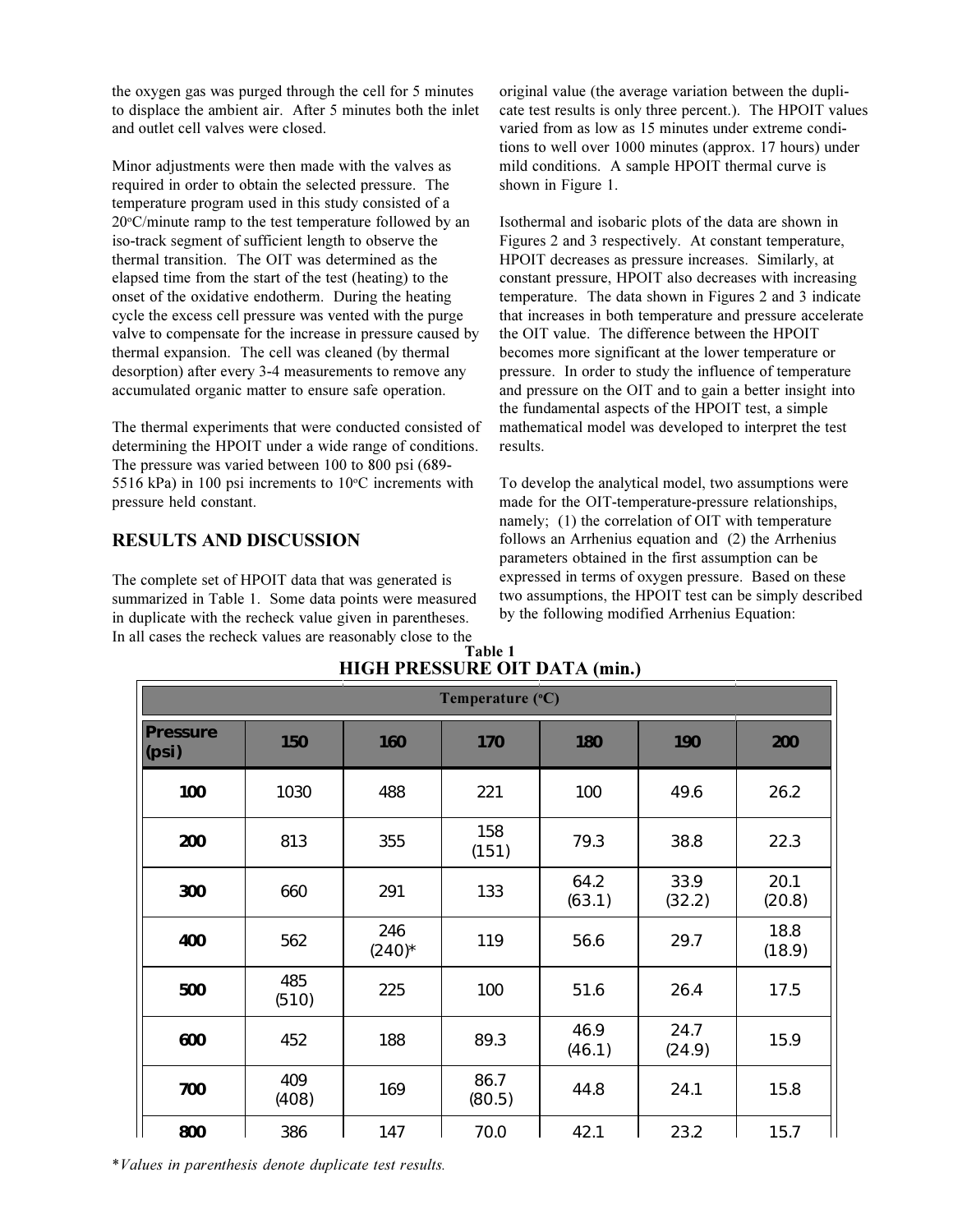

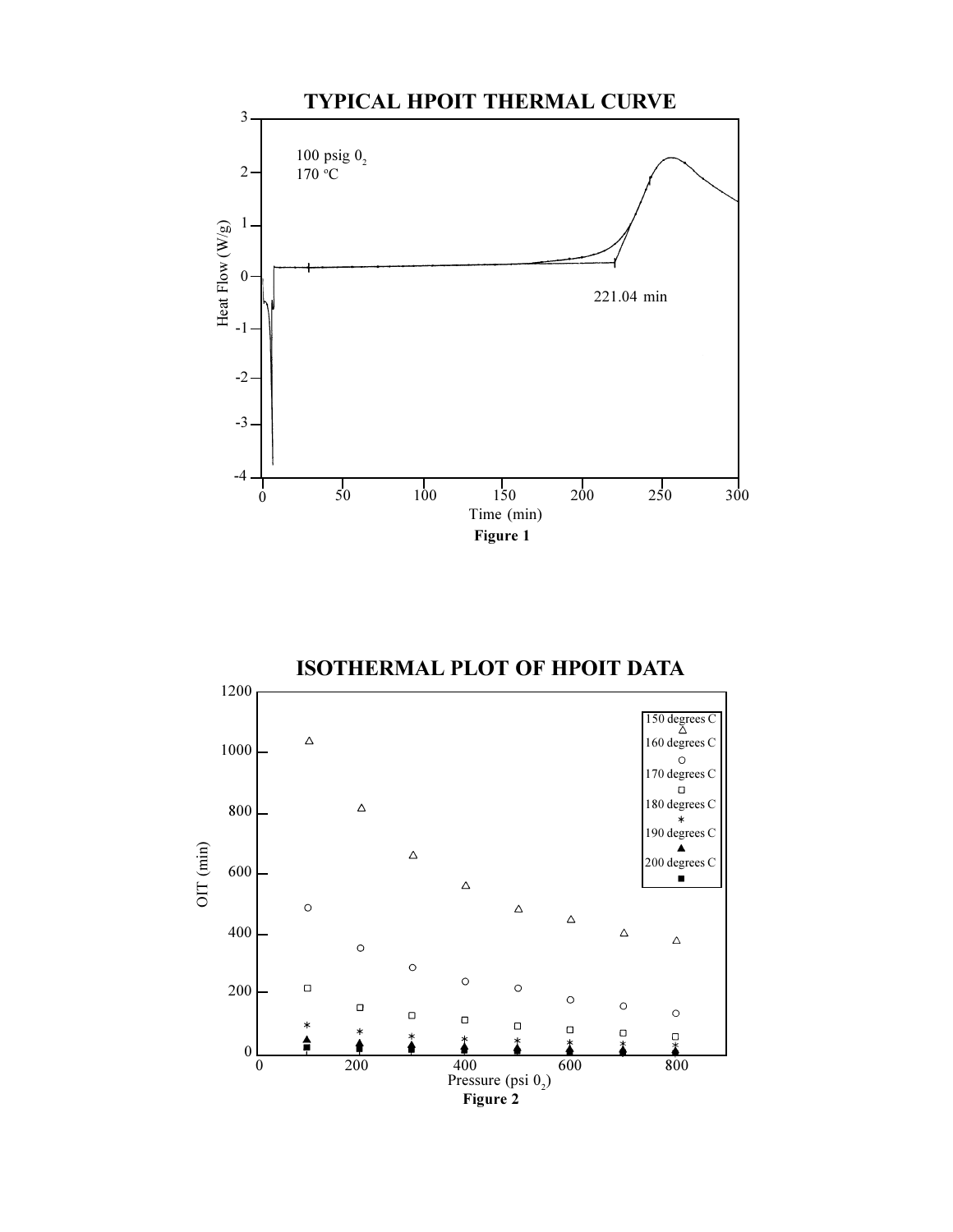

$$
t = A EXP \left[ \frac{E}{RT} + (B + \frac{C}{T}) P \right]
$$
  
where:  
t = HPOIT (minutes)  
T = temperature (K)  
P = pressure (psi)  
E = activation energy (KJ/mol)  
R = gas constant (8.3144 J/K.mol)  
A,B,C = material constants

The model consists of four adjustable parameters, where A and E account for the temperature dependency, B is responsible for the pressure effect; and C takes care of the combined effects due to temperature and pressure. It is important to note that the four adjustable parameters are independent of temperature or pressure. The four material constants in the model were determined using the least square minimization technique on the basis of the forty-eight HPOIT data points provided.

The four adjustable parameters in the modified Arrhenius model (i.e., Equation (1)) were estimated to be:  $A = 3.73$  $x 10^{-13}$ ; E = 125.41; B = 5.37 x 10<sup>-3</sup> and C = -2.95. Although the four constants are temperature and pressure independent, they are thought to be the characteristic values for a given antioxidant system of a polymer. In other words, the values of A, E, B or C are expected to vary from one polymer to another, as well as from one antioxidant package to another.

To illustrate the consistency of the mathematical model, the modelling results were compared with the experimental data. The symbols in Figure 4 represent the test results, while the solid lines are the data. There are small deviations for the data at the higher pressures (at 700 - 800 psi). Interestingly, the HPOIT data follows an Arrhenius type of equation (i.e. 1n t vs. 1/T) in spite of the oxygen pressure. The extent of this linear correlation is consistent with the first assumption in the model. The modified Arrhenius model appears to explain the temperature and pressure dependency of OIT.

The influence of temperature and pressure on OIT can be easily visualized in a three dimensional response surface shown in Figure 5 which was obtained from the modelling results. Different regions in the response surface correspond to different levels of OIT. HPOIT decreases with increasing either the temperature or the pressure. However temperature has the predominant effect on the OIT was compared to pressure since OIT decreases more rapidly with temperature than with pressure. This is due to the fact that the order of magnitude of the activation energy (i.e. E) in Equation (1) is much greater than that of the material constants B or C.

The linear Arrhenius relationships shown in Figure 4 reveal the temperature dependency of HPOIT to be mainly associated with the kinetic effect (i.e., the reaction rate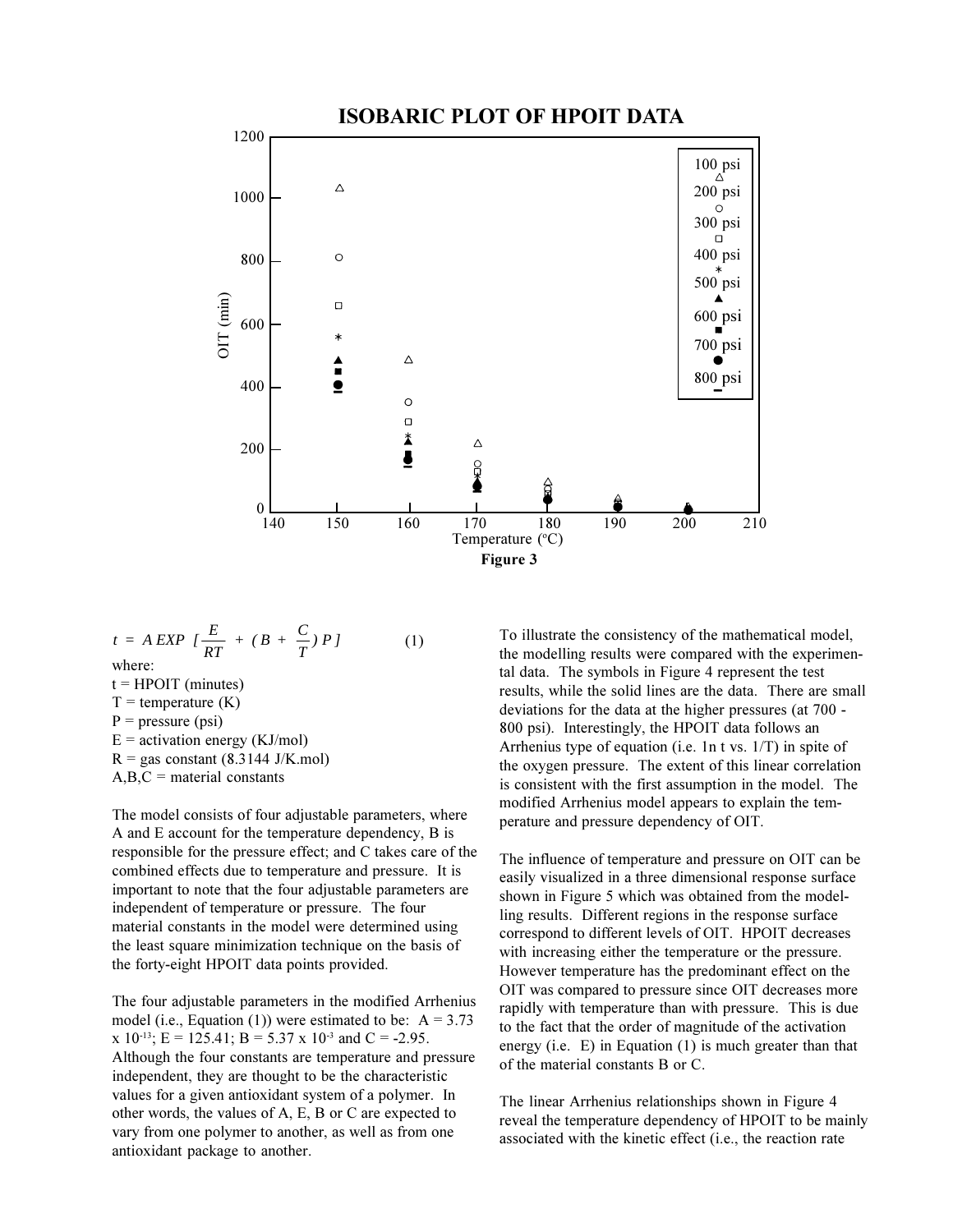

increases with temperature). The concentration effect of oxygen. For instance, increasing the oxygen pressure increases the local oxygen concentration, as well as the diffusion rate of oxygen as the number of moles of oxygen per unit volume increases. Thus, the OIT decreases as the oxygen concentration increases. This is similar to the fact that the measured OIT determined in a pure oxygen environment is usually lower than that obtained in air, provided other experimental conditions remain the same.

For simplicity, the response surface shown in Figure 5 can be converted to a two dimensional contour plot. As indicated in Figure 6 the same level of OIT can be obtained in a multitude of temperature/pressure combinations. Based on this type of relationship it may be possible to correlate HPOIT data with conventional OIT data (i.e. ASTM D-3895 conditions) if additional HPOIT data is generated and modelled at the lower pressure region (i.e. between 20-100 psi).

#### **CONCLUSIONS**

Oxidative induction time is inversely related to both temperature and pressure with temperature being the dominant factor. HPOIT test data can be described by a modified four-parameter Arrhenius model. In conjuction with the mathematical model, the HPOIT test procedure offers the following advantages over the conventional OIT test: minimization of polymer degradation and suppressed antioxidant volatility can be achieved by measuring the OIT at lower temperatures and higher pressures, and the OIT determination can be accelerated by employing appropriately selected pressure/temperature conditions in order to shorten analysis time.